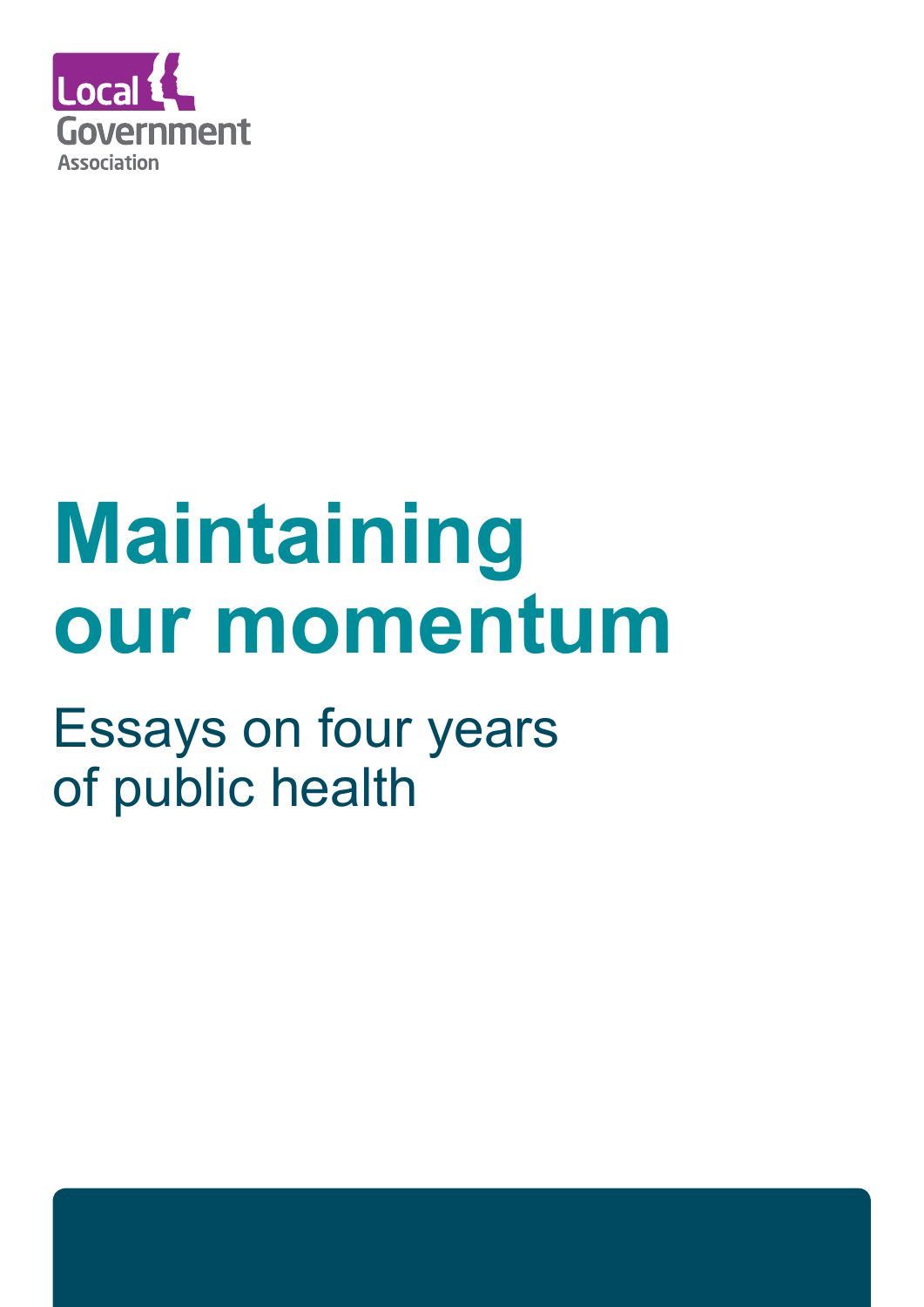#### About this publication

Public health made the formal transfer to local government in April 2013, and in the last four years great strides have been made to tackle the wider social and economic determinants of poor health. This publication was commissioned by the Local Government Association (LGA) to capture the thoughts of those working hard to make the new system work with contributions from councillors, directors of public health, providers, commissioners, academics and other key decision makers.

Some of the articles are deliberately challenging and provocative; some of them present a picture of what is already happening in local government to tackle the social determinants of health; some of them look to what more local authorities could do in the future, either with additional powers or by using their existing powers and remit.

#### Acknowledgements

We are very grateful to the contributors of individual articles and to the following for their assistance; Duncan Selbie, Lord Andrew Lansley, John Middleton, Shirley Cramer, Professor Jane Anderson, Gina Radford, Councillor Richard Kemp, Andrew Furber, Paul Najsarek, Councillor Izzi Seccombe, Paul Lincoln and David Buck.

#### Disclaimer

The views expressed in the publication are those of the contributing authors and do not necessarily reflect the views of the LGA.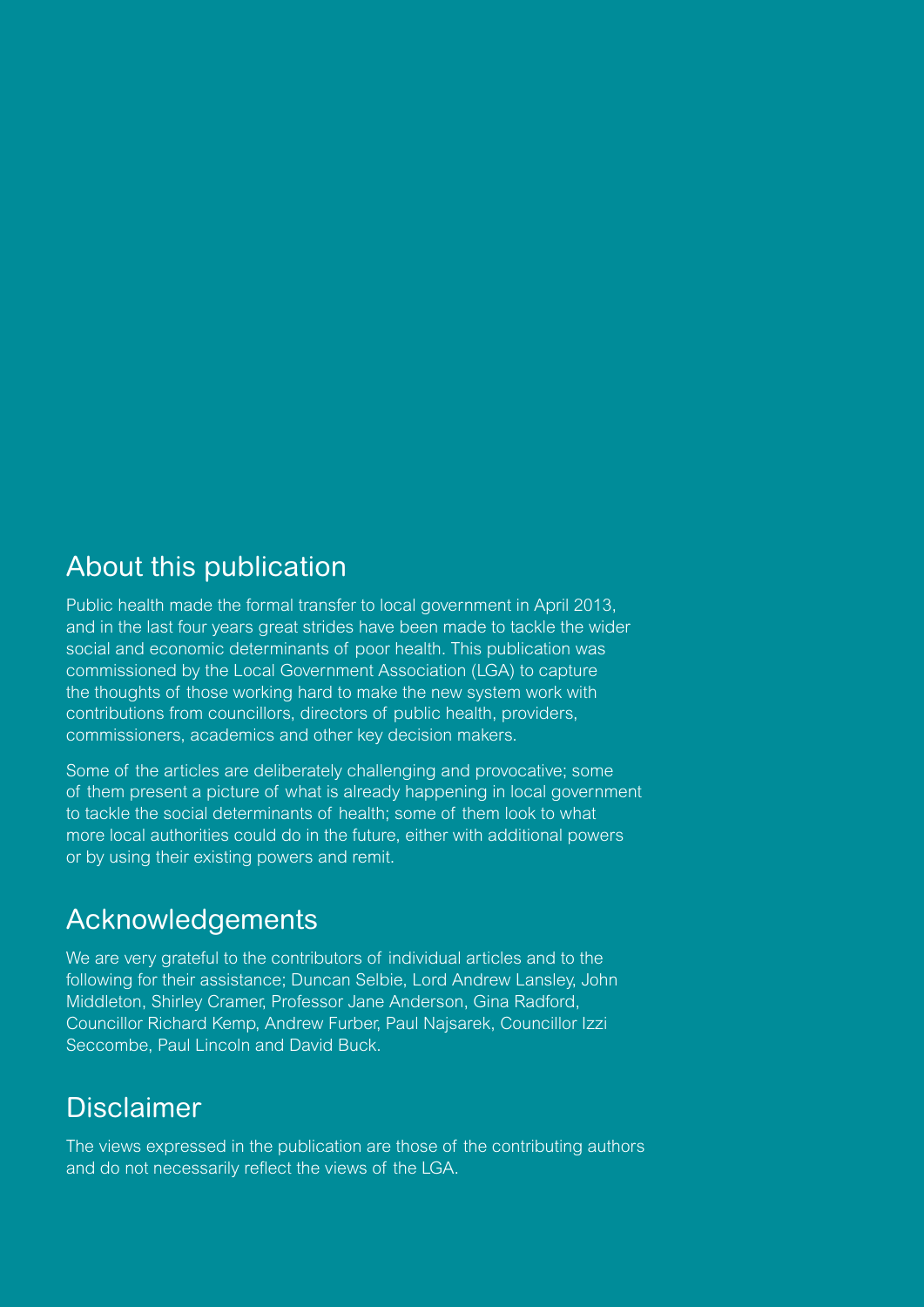# **Contents**

| Foreword                                                                                                  |                |
|-----------------------------------------------------------------------------------------------------------|----------------|
| <b>Councillor Izzi Seccombe</b>                                                                           | $\overline{4}$ |
| Responding positively to the opportunity to influence population health<br><b>Lord Andrew Lansley</b>     | 5              |
| Healthcare alone cannot be responsible for the health of the people<br><b>Duncan Selbie</b>               | 6              |
| We need both strategists and pragmatists<br><b>Professor Gina Radford</b>                                 | $\overline{7}$ |
| Closing the gap<br><b>Paul Najsarek</b>                                                                   | 9              |
| May you live in interesting times<br><b>Professor Andrew Furber</b>                                       | 10             |
| The health of the people is the highest law<br><b>Professor John Middleton</b>                            | 11             |
| Embedding improved health and wellbeing<br><b>Shirley Cramer</b>                                          | 13             |
| Are we any closer to a mature public health system?<br><b>David Buck</b>                                  | 15             |
| A provider perspective: what's been happening to sexual health and HIV?<br><b>Professor Jane Anderson</b> | 16             |
| Decisions about the future are made today<br><b>Paul Lincoln</b>                                          | 17             |
| The country faces a rising tide of need<br><b>Councillor Richard Kemp</b>                                 | 18             |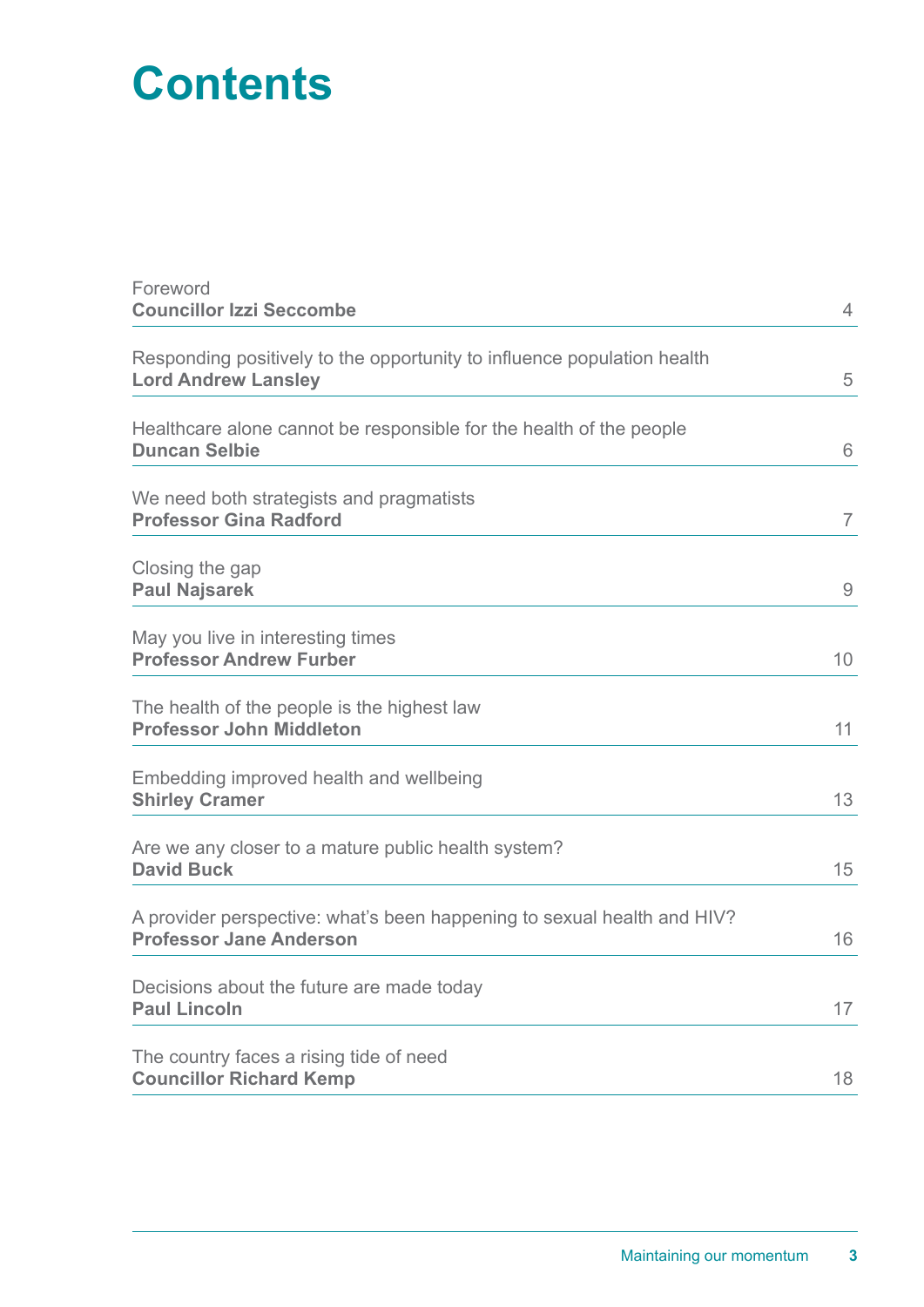# **Foreword**



#### Councillor Izzi Seccombe Chair, LGA Community Wellbeing Board

After four years, I hugely admire the way directors of public health (DsPH) and their teams, with the

support of council leaders, cabinets and chief executives, remain full of commitment and inventiveness, despite the financial barriers they face.

Good public health, drawing imaginatively on all of local government's functions, can make a real, large-scale difference to promoting the independence of people with long-term chronic conditions, to preventing ill health and therefore to reducing pressures on the NHS, as well as to its primary goals of improving people's lives and wellbeing and reducing health inequalities.

Good practice from individual councils shows just what potential there is for public health, if properly resourced, to make inroads into improving health and wellbeing. Public health teams, working with a 'health in all policies' approach across councils, are tackling persistent problems like adult and childhood obesity, mental illness, alcohol abuse, sexually transmitted infections and the health impact of isolation and loneliness in old age, as well as addressing some of the serious health inequalities that still exist within and between communities.

Already, we see DsPH beginning to build on their understanding of the impact of most local government functions on the social determinants of health.

However, the context for all the excellent work is the relentless reduction in the resources available for public health work. Councils and their public health teams have put a brave face on the compromises they have had to make, working with the local NHS and voluntary sector, sharing public health initiatives and sometimes even public health teams across councils, reorganising in an attempt to achieve more with less.

I take my hat off to their resilience and passion but I want to reiterate my plea for properly resourced public health services across the country. The renewed public health function of local government has only just got started and it cannot continue to maximise its role at the heart of councils while continually retrenching to make budget cuts.

We must not get used to the NHS and social care being in a permanent state of crisis. Public health could help make this country one where people live healthy lives for longer with less dependence on acute health and care services and a better quality of life, while reducing the public service budget in the long term.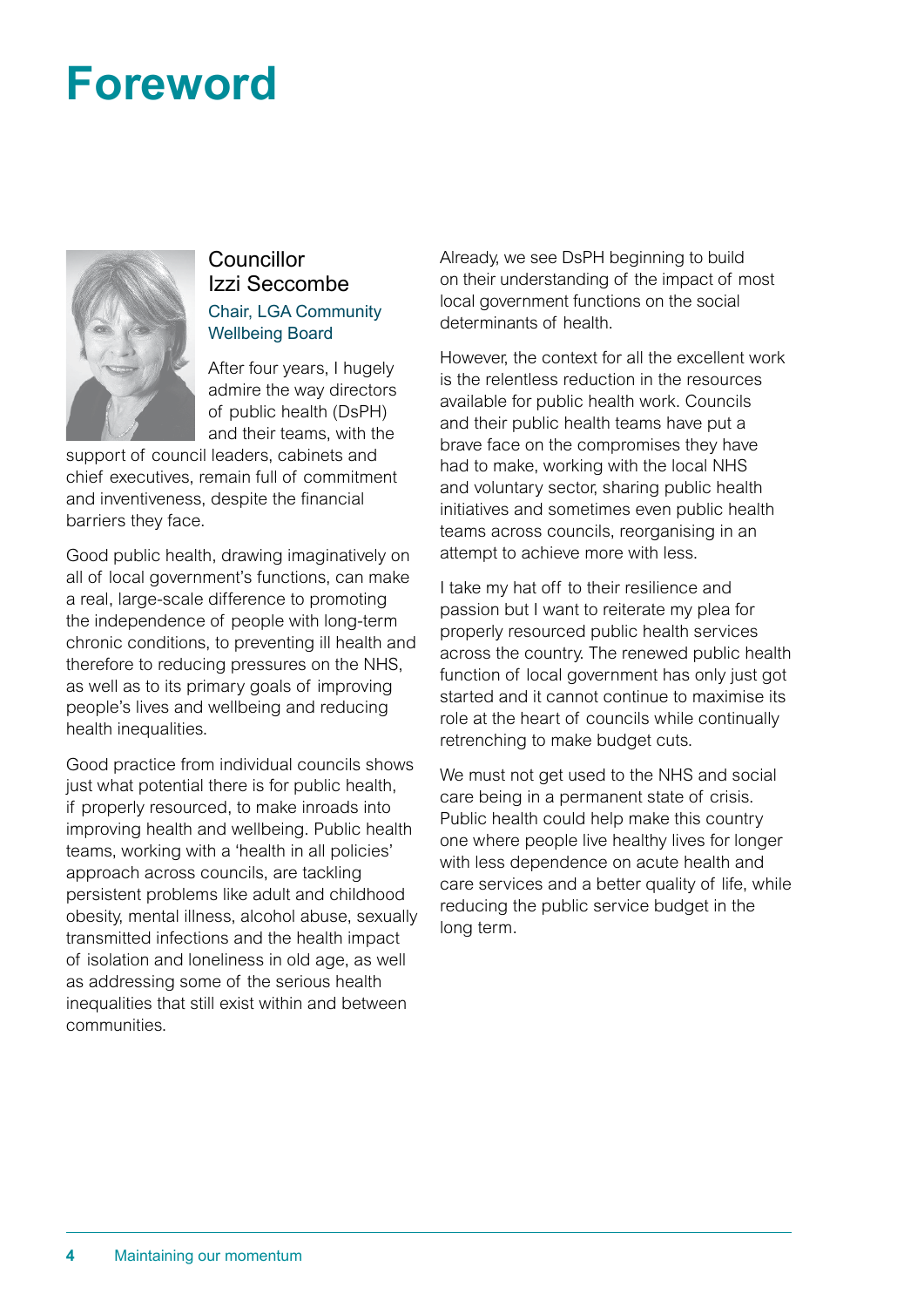# **Responding positively to the opportunity to influence population health**



#### Lord Andrew Lansley Secretary of State for Health 2010-2012

It is four years since the transfer of public health responsibilities to local government and into the more independent Public

Health England (PHE). It is clear that PHE is building on the Health Protection Agency's reputation for high-quality science with a new appetite for tackling public health issues, like sugar in our diet.

The rationale for a local government lead is unchanged: that the greatest impacts on health are in the circumstances in which we live, employment, education, environment and the effects of the social gradient of health, that is, equality or the lack of it. And local government, while often limited itself in its influence, can certainly impact more on these factors than the NHS.

As always with any change, some embrace it, some resist and many wait and see. After initial reluctance, I see many in the public health professions responding positively to the opportunity to influence population health. But they, and many in local government have been frustrated.

First, by the failure of central government to live up to the promise that public health budgets would no longer be eroded by NHS pressures. My 'ring-fence' agreement on health spending included public health and health education within the ring-fence. The recent settlement raided both, to enable the increase in NHS budgets to meet the realterms target. This undermines our long-term need to moderate health need and provide our future workforce.

Secondly, in local government, the needs of social care are pushing out the space for reform in health generally. The need to integrate health and social care is not new, nor are many of the solutions. Pooled budgets and integrated commissioning have been developed over decades. Personal budgets are an essential component to making care work seamlessly for care users and their families. But the public health community know that this is a limited solution when the drive was for local government to bring the democratic voice and preventative approaches on a population basis to health delivery; but, too often, Sustainability and Transformation Plans (STPs) are being constructed on an insular 'NHS knows best' model.

Clinical commissioning groups (CCGs) and local government, through the health and wellbeing boards (HWBs), were given by the Coalition Government the powers to create integrated health planning. It should mean joint commissioning. This should be led by the public health profession, using population health management techniques to tackle the factors driving rising demand, including risk factors like obesity, inactivity, tobacco, drugs and alcohol, but also seeking to shape the environment on issues like air quality and green space.

Population health management, as a basis for proactive joint commissioning of local health and care services, should be the means by which local government and the NHS reshape service delivery to meet growing demand; not by the NHS retreating to old-style reconfiguration or trying to manage demand by restricting supply. Local government has the legitimacy and the record of efficiency gains and commissioning experience to provide leadership in this process. The NHS must use it.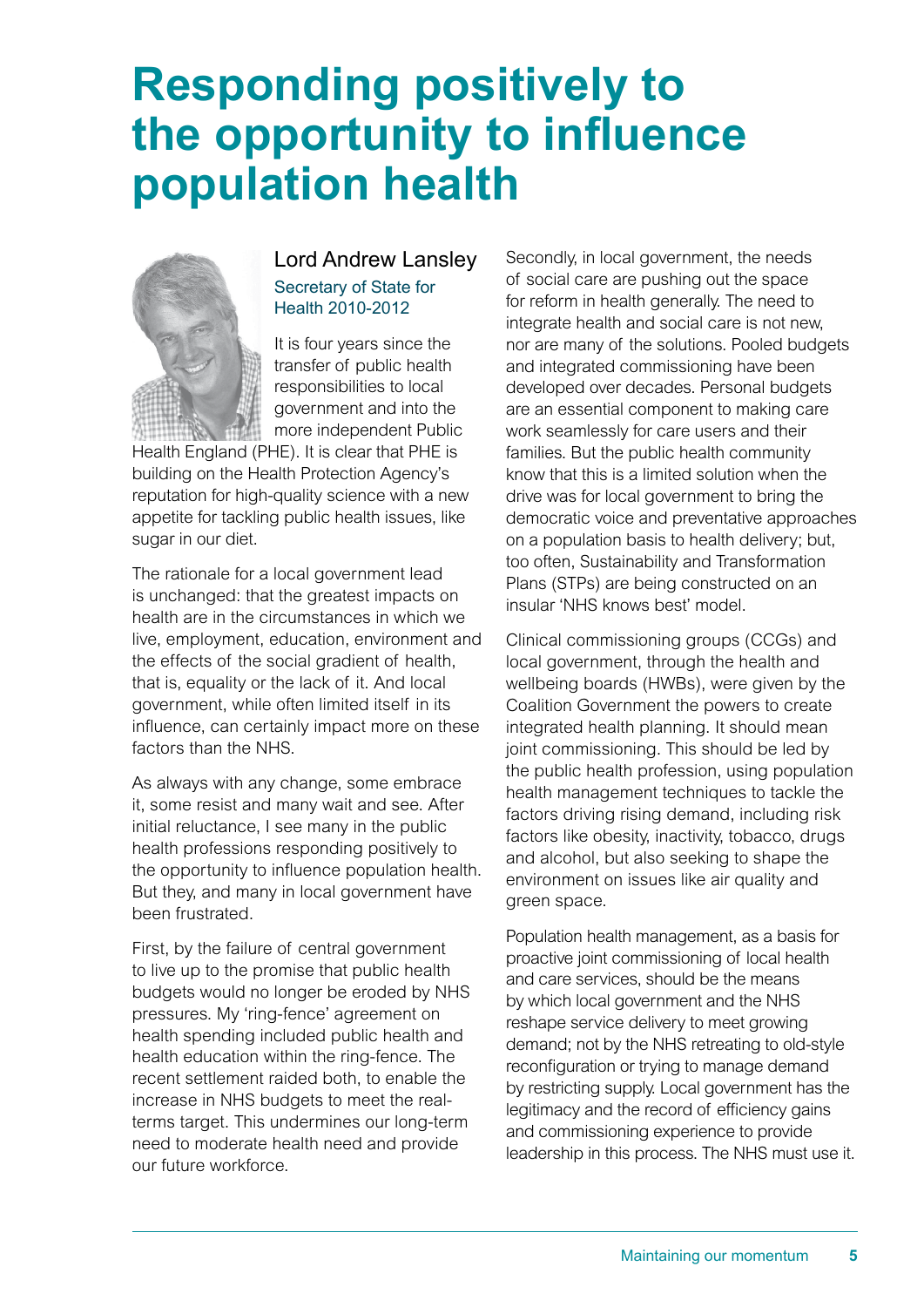## **Healthcare alone cannot be responsible for the health of the people**



#### Duncan Selbie Chief Executive, Public Health England

The transition of public health from the NHS to local government is now complete thanks to extraordinary leadership

shown by both national and local government to move beyond plans and words and realise change on the ground – public service reform in action.

The recognition that this was absolutely the right decision and that our confidence in local leaders was well placed was confirmed by the Health Select Committee in its report on the new public health system post-2013, in which local government was endorsed as the best home for the local leadership of the public's health. Now it is time to look forward.

DsPH have quickly adapted to new and wider responsibilities and the need to shape the places in which local people live within changing political contexts – an experience that most would not have encountered previously.

They have truly landed on their feet, and while there is more maturing to come in these relatively new roles, what is really exciting is the development of a new covenant between national and local government that understands what really matters to people living in places: having a decent job, a warm home, a safe community and someone to talk to.

These are also things that have a big impact on health outcomes, yet sit outside the traditional realms of healthcare. The understanding that healthcare alone cannot be responsible for the health of the people must now become the norm and infuse all of us in how we think and plan and act. Local government has led this approach for some years; it is time for the NHS and everyone else to catch up.

The real opportunity here lies in devolution, and all over the country local areas are joining together – from Greater Manchester to Cambridgeshire and Peterborough – to take back control of the services that affect their local populations in the reasonable belief that what they can provide will be better than anything organised from the centre.

More local, joined up and innovative ways of working are also inherently linked to the need for better fiscal discipline, and this is likely to continue. The way that we use our money cannot be constrained by history and what has been done before. Nor can we afford to experiment. We need to be led by experience and evidence of what works.

Public health professionals offer a unique skillset here that should be further exploited. They understand how to analyse the data and use it to help make the right decisions on how and where to invest precious resources.

Of course, there remains an important role for national policy making but this cannot be a substitute for local leadership and local responsibility for improving the health of local people. It is right that those decisions are being made where the action happens.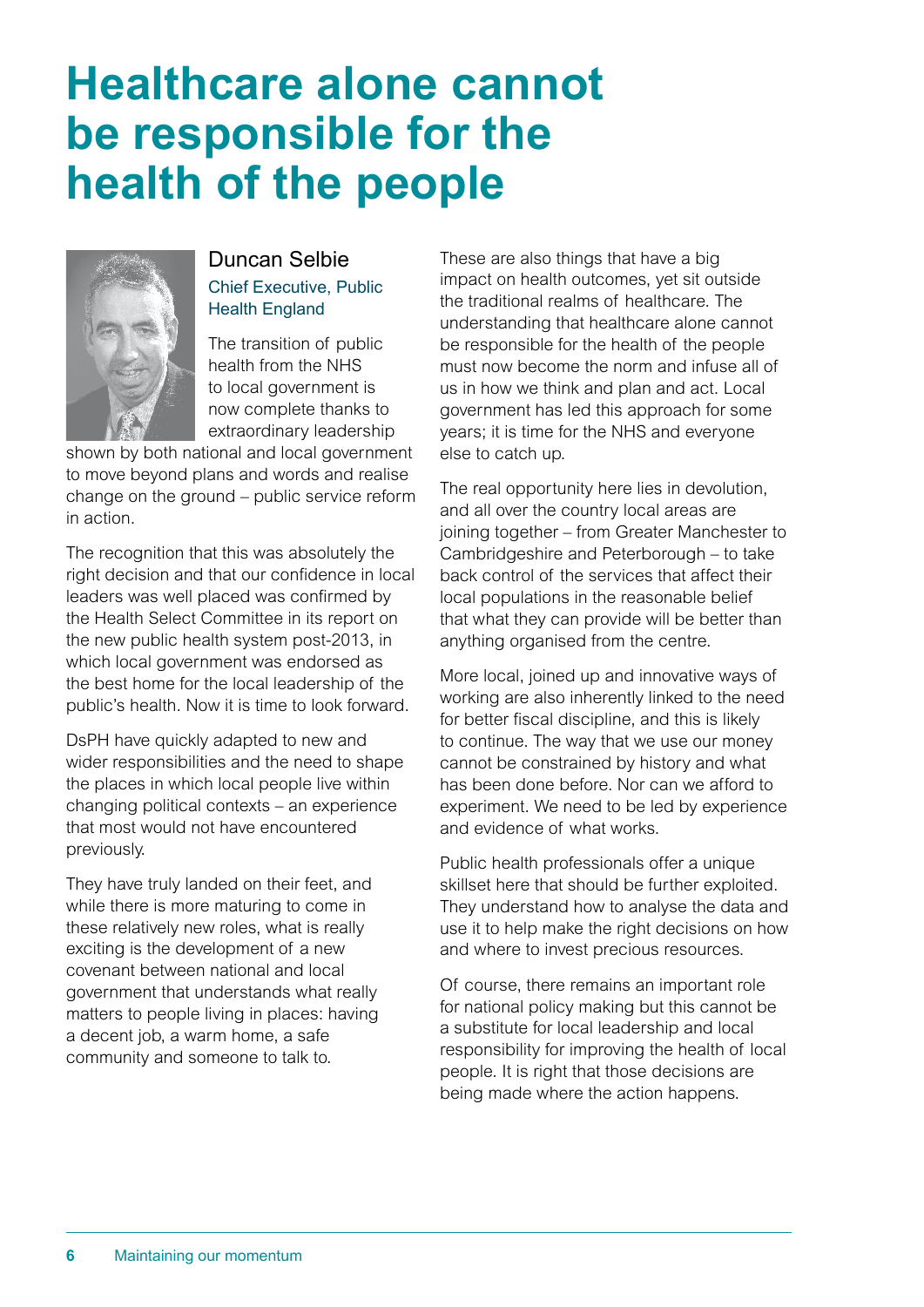# **We need both strategists and pragmatists**



#### Professor Gina Radford Deputy Chief Medical **Officer**

As Deputy Chief Medical Officer, invariably I have a perspective that is national, although it wasn't that long

ago that I was working in a local authority and later in PHE. That's one of the great things about public health – the variety of roles that public health professionals undertake.

So what do I see as the public health challenges and opportunities we face in 2017 and beyond? I think many are broadly the same as in recent past! I admit I am a glass half full person – I think public health par excellence is about looking for opportunities and seizing them – we need to be both strategists and pragmatists. Clearly new to the agenda is Brexit, with its challenges but also opportunities. An ageing population, rising levels of obesity and various long term conditions, pressures on health and social care remain with us. Global health security and the potential of a new pandemic are on the horizon. Air pollution and its consequences is rising up the agenda. We have opportunities such as the Childhood Obesity Plan, the STPs, the increased focus on work and health and economic sustainability, the interest in social justice to name a few. I'm also excited about the potential of exploiting digital solutions – though I am SO not the right generation to even begin to understand the full potential these offer! These are but a few.

I am very aware that sitting as the elephant in the room for many colleagues is of course the question of resources. Now the Government has made it clear that local authorities' future public health funding will come from retained business rate funding, that signals the eventual ending of the current ring-fenced grant. I know that local government welcomes the shift to 100 per cent business rate retention. Including public health in its scope signals loud and clear that improving the public's health is a mainstream local government function, not an add-on. And I hope and believe this shift will further reinforce local approaches that look beyond the delivery of specific health services, and focus on the powerful alignment of opportunities to improve health, prosperity and quality of life for local people. Of course local authorities will retain statutory responsibilities for public health functions, including key services and a primary responsibility for taking action to improve health. Local accountability will need to continue to focus both on how specific duties are met and more broadly on local performance in improving health, including tackling inequalities.

Yes, there are challenges – but let's not lose sight of the opportunities. And one of those opportunities is the way public health is no longer seen as the domain of a few specialists but is being so much more widely embraced and owned. It's no longer public health – rather 'the public's health'. Yes, we still most definitely need the specialist workforce to lead and drive the agenda forward. I constantly hear examples of fantastic work, real impact and leadership by public health teams around the country.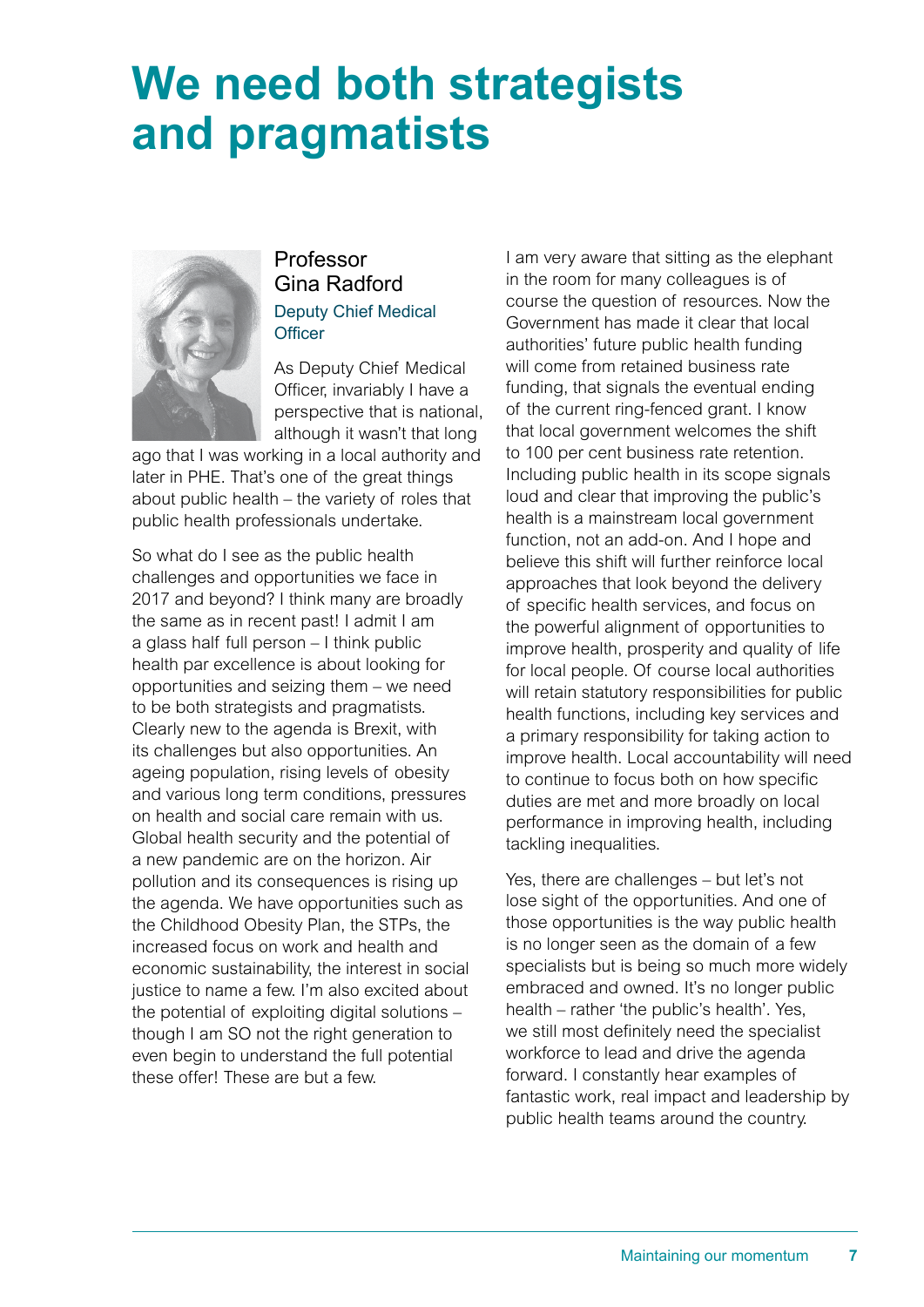I also hear from local authorities how much they value having public health colleagues in their organisations. This makes me feel optimistic for the future. Public health is at the heart of what local authorities are about, and we need specialists to lead this.

But the acknowledgement that there is a much wider workforce that contributes to improving and protecting the public's health offers an exciting opportunity and I am sure there is more we can do. Making Every Contact Count (MECC) is a good example of this in practice. A recent report by the Royal Society for Public Health (RSPH) challenged us to think even wider – what about engaging groups that we may not have traditionally done in our endeavours – pharmacists already do quite a lot in this space – but what about hairdressers? I like this breadth of vision – a social movement for improving health.

If I had to identify one thing on my wish list it is that I think we need to shift the paradigm  $$ for too long discussions have been focused on life expectancy, single conditions and a medical model. We need to think more about HEALTH expectancy. In other words, it is as much, if not more, about what people live with rather than what they die from. Maybe it's advancing years – but I don't want to live longer but more of those years in poor health.

This takes us into disability, quality of life and the real sense that health is so much more than the absence of disease. It highlights the importance of place and community as a focus for action, of considering the life course, and places a focus on both the wider determinants as well as individual behaviour and action. I know that this is the thinking by many colleagues at a local level, who, together with local authority and community colleagues are already taking action. To me it is at the heart of what improving the public's health is about – and it is what motivated me to enter public health, and still motivates me all these years later!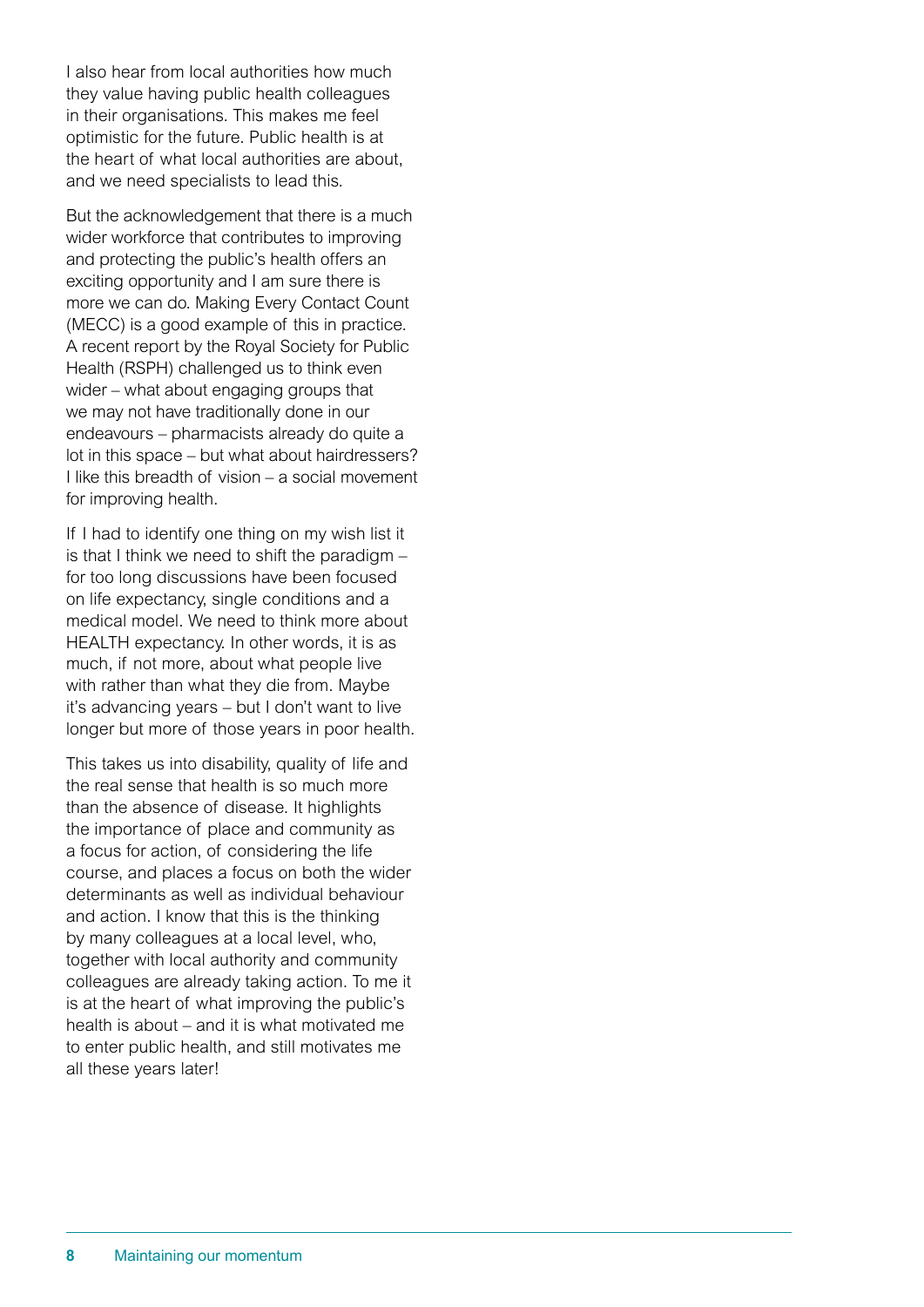# **Closing the gap**



#### Paul Najsarek

Chief Executive, London Borough of Ealing and SOLACE Representative

Political events over the last year have created a fresh opportunity for us to focus on how we narrow

the gap in outcomes between and within our communities. Interpreting the meaning of the EU Referendum is contested but there are striking correlations between measures of subjective and objective wellbeing inequality and areas of the country expressing most dissatisfaction with the direction of the country and economy.

If we add to this the reduction and ultimate elimination of the ring-fenced public health grant, this creates a strong impetus towards public health acting as a framework for commissioning outcomes across all our activity rather than a discrete service within the council with interests to defend and budgets to protect.

The conditions for achieving this are present in the good work being done in communities up and down the country. The challenge for us is to quicken the pace and scale of the shift in approach in all areas.

The features we need to encourage are:

- The use of public health and wellbeing inequality outcomes as the test of success of our local communities and economies.
- A 'one public service' approach to prioritisation of spend and activity across all partners – including health, police and skills.
- Using public health and wellbeing outcomes as a test of the strength of devolution deals and to evaluate their impact.
- Engaging residents and business in understanding how their behaviour impacts on outcomes.
- Considering health and wellbeing in all policies.

The core role of the public health workforce in this world is to ensure the sophisticated use of data to guide evidence based commissioning, providing a toolkit of evidence based interventions and evaluating the impact on outcomes and inequalities.

For all the challenges this is a great opportunity to complete the journey of public health after the move of responsibility to local government. This builds on the good work in councils and with partners over the last few years.

The prize of thriving early years for our children, improved incomes for the low paid, good quality work opportunities and high quality places is at the core of the local government mission.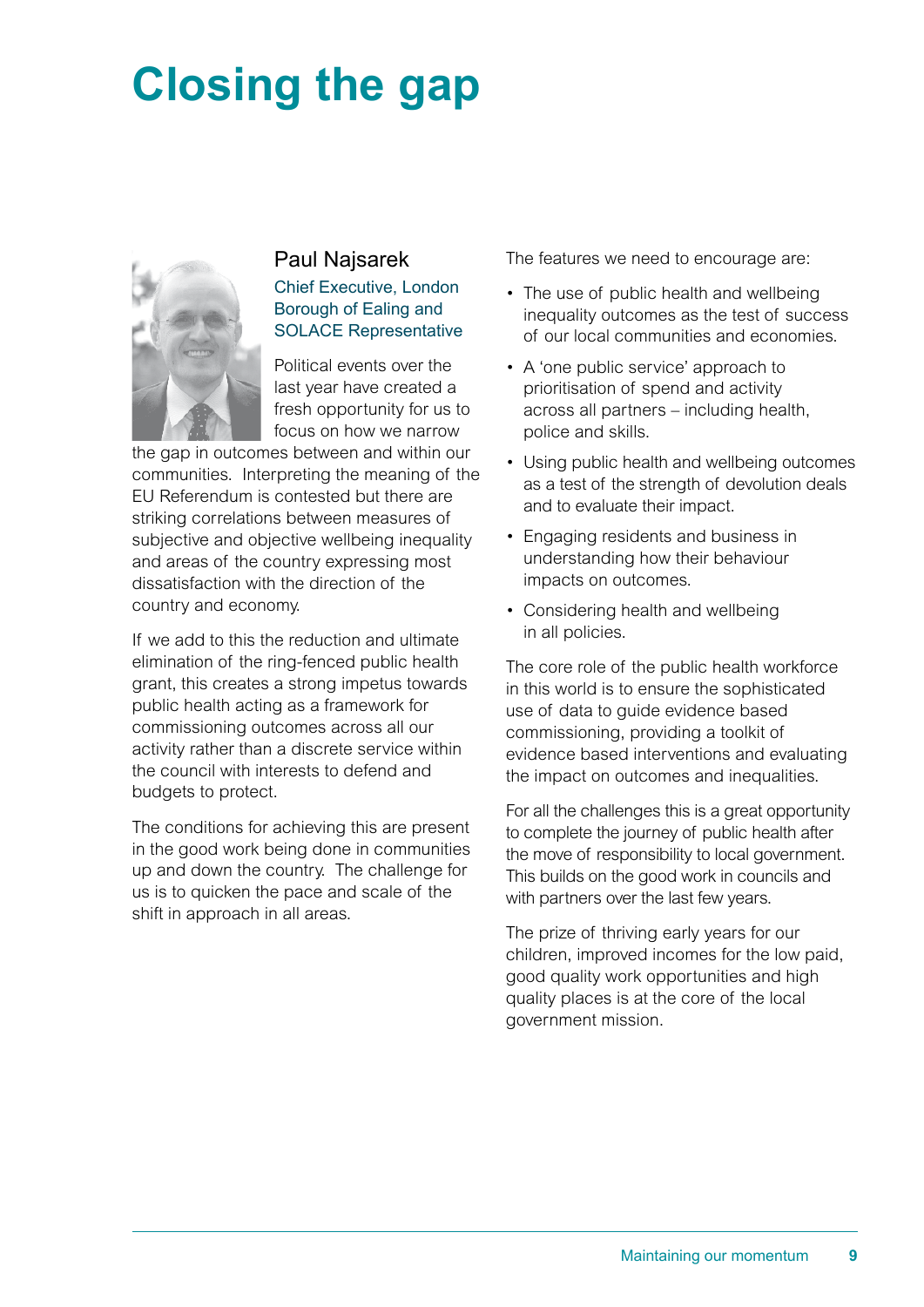# **May you live in interesting times?**



#### Dr Andrew Furber President, Association Directors of Public Health

The apocryphal 'Chinese curse' of living in interesting times has certainly been the experience

of DsPH over the last three years.

The core purpose of a DPH remains that of an independent advocate for the health of the population and leadership for its improvement and protection. At one level this is no different to when the role was first created in 1847.

However the some of the challenges have changed out of all recognition, as has our understanding and ability to address them.

The fundamental influences on our health remain our social circumstances. The last three years have provided an incredible opportunity to work with housing, economic development, education, planning and transport. These are the things that really have the potential to improve health over the longer term.

The move to local government has also allowed us to review all the services we commission and ensure they are effective and efficient. There are many examples of new service models delivering better outcomes at lower cost.

There is no doubt that the loss of over £500 million from the Public Health Grant has had a detrimental effect, especially when local government is already the part of the public sector most affected by austerity. The lack of investment in prevention and early intervention has been a failure of social policy over recent decades.

Unless this changes the human and financial costs of health and care services will continue to escalate.

Despite these challenges, the changes to public health over the last three years can be seen as an exemplar of public sector reform. The principles used and the skills required can be applied to other functions. Indeed many DsPH now have wider portfolios reflecting local priorities such as integrated commissioning, prevention and intelligence.

These changes present both opportunities and challenges to the public health workforce. There needs to be better recognition and support for the public health role of those in jobs such as housing officers or transport engineers. Public health specialists need to be developed to apply their skills beyond their comfort zone wherever there is the prospect of it resulting in improved heath.

There is no silver bullet for England's main public health challenges, the immediate causes of which remain tobacco use, poor diet, physical inactivity and alcohol misuse. Each is driven by a complex web of socioeconomic circumstances. As the saying goes, for every complex problem there is an answer that is clear, simple, and wrong.

But with comprehensive strategies we are making a difference. Teenage conception rates have plummeted and youth smoking and drinking rates are lower than they've been for decades.

The challenge is now to break the generational cycle of disadvantage that drives health inequalities. There is growing evidence intervening in the first 1,000 days of a child's life can make a difference over their whole lifetime. Is there a better place to start?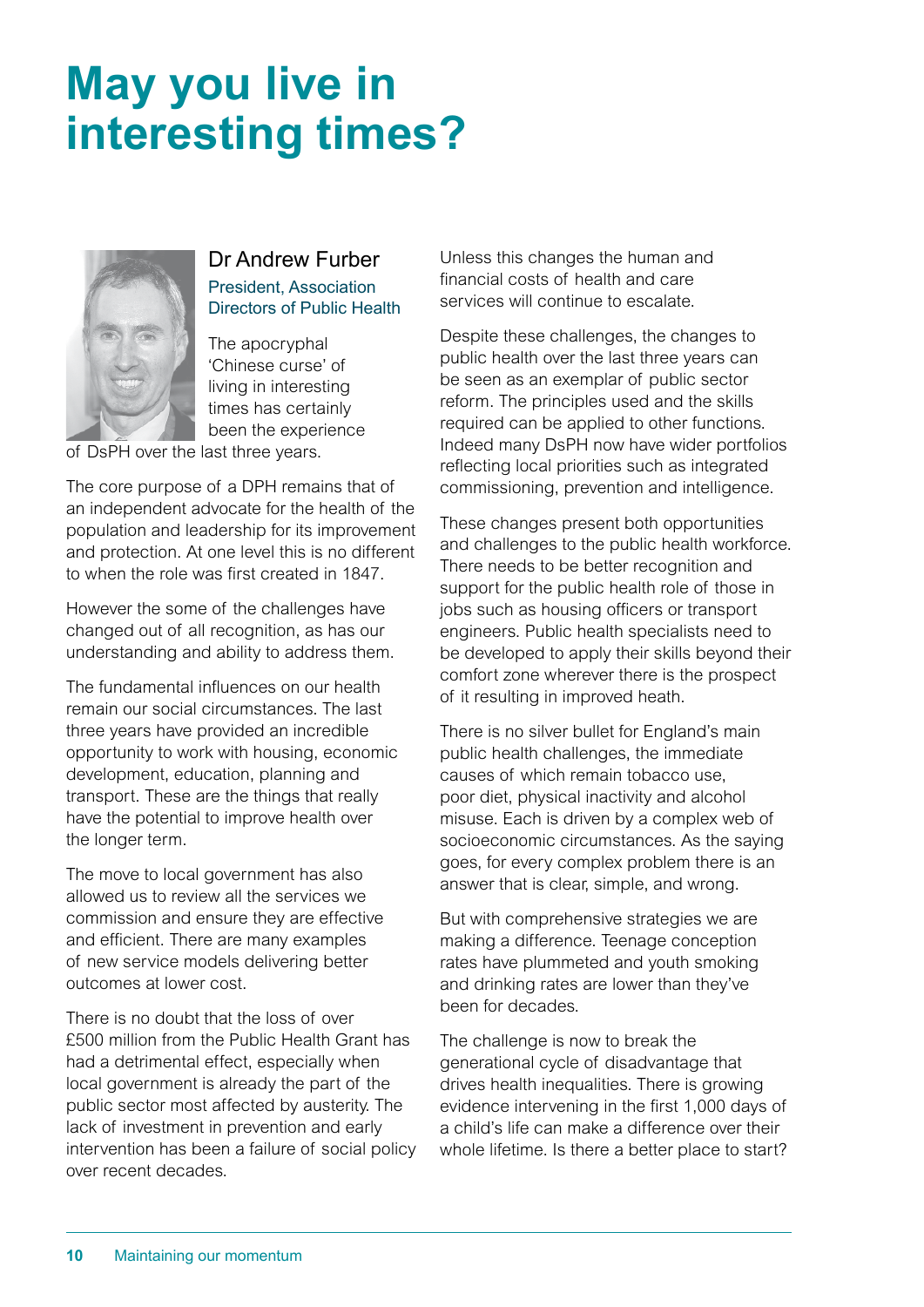# **The health of the people is the highest law**



#### Professor John Middleton President, UK Faculty of Public Health

No one should be in any doubt that the return of public health to local authorities was a historic

move. The duty to improve the health of the people councils serve enshrines a principle going back over 2,000 years to Cicero: 'the health of the people is the highest law'. A motto 14 councils have displayed on their coats of arms. Councils as place shapers can create conditions for better health, through town planning, housing, environmental and regulatory services. Councils as service providers and commissioners can improve health through education, social care, community and leisure services.

The potential to use local legislation to move local health objectives is largely untapped. But this is theory; neither should anyone be under any illusion that this is easy. Public health has moved to local authorities at a time of unprecedented removal of powers and resources. Public health staff have moved from the relatively protected, centrally driven NHS to the 152 unitary authorities, different in their political colour, local culture and managerial delivery styles. It would be difficult to envisage a less favourable environment into which the new burden of public health could have been transfixed. And yet the best will, and are making it work. Many councils have seen the opportunity – the asset of public health and many DsPH are now rising to the challenge.

The best councils are looking at their total budgets and seeking to make all investment decisions for the best health impact. The best DsPH are performing as high level corporate directors holding wider portfolios relevant to the public's health.

The budget cuts announced in 2015 provoked criticism from the Health Select Committee, the LGA, the King's Fund and even NHS England. Demanding prevention to reduce pressure on the NHS and then cutting the budgets just don't go together. Local authorities and the public health community have been thrown into the same trenches together, and are firing in the same direction.

The UK Faculty of Public Health is the professional standards body for specialist public health. You would expect me to believe that public health considerations about the public's health should be central to what councils do, and you would expect me to advocate for the specialists we have trained and overseen in their development. I will assure you that we are standard setters, and therefore not apologists for inadequate performers. I believe local authorities have a right to expect people with our badge to be accomplished population health experts in command of the best evidence on what works, to inform and advise elected members and managers sensitively and persuasively about where to invest and where to disinvest, to save the most lives and add the most to quality of life. Where our members don't do this, tell us. Where they do it, tell the world!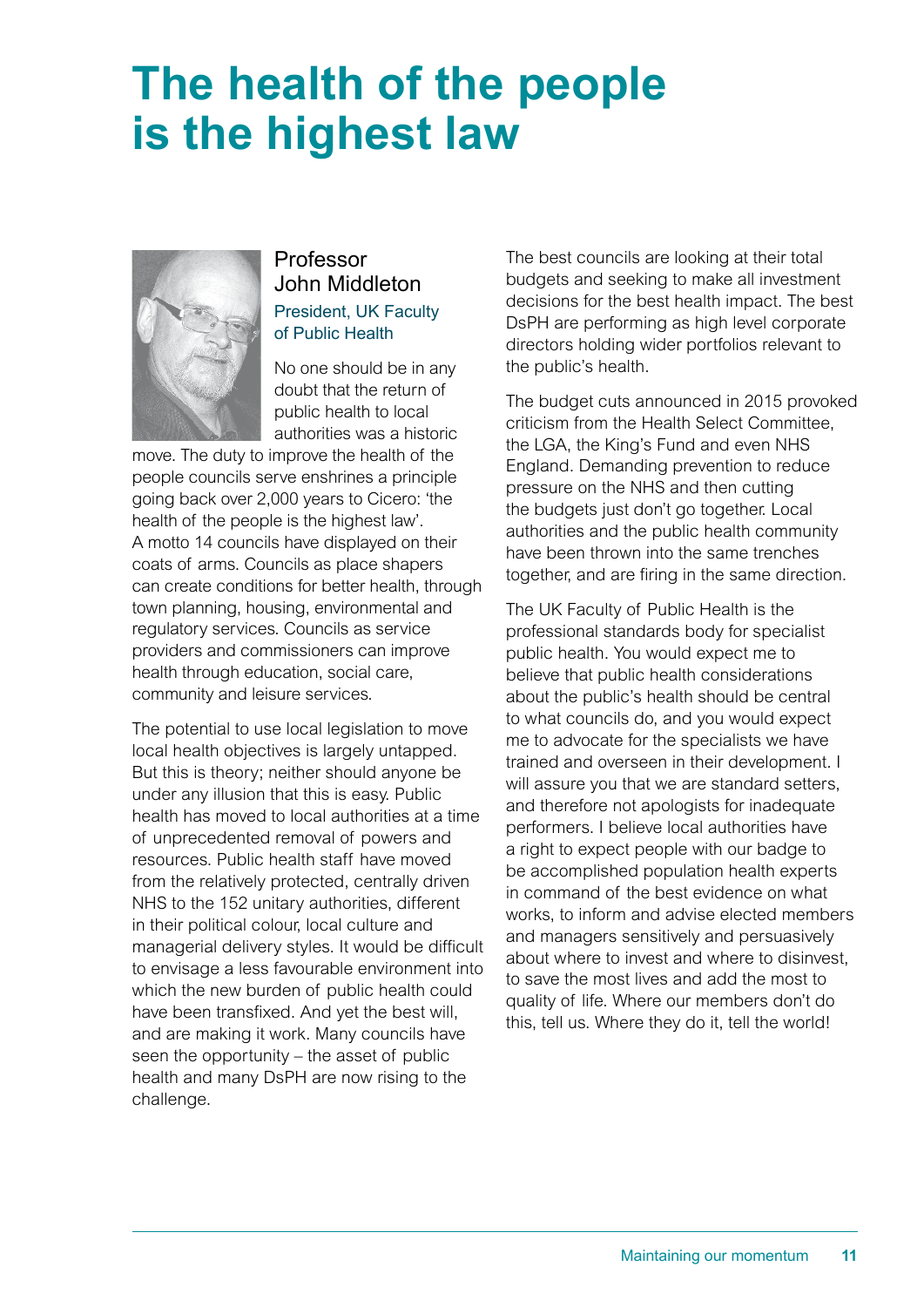For my part, I would like to work with councils in the spirit of cooperation of partnership as I have done all my professional life. I would like to help councils deliver the full range of public health disciplines – that means not just the vitally important health improvement and healthy public policy role, but also health protection and advice to the local NHS on health care related public health. Councils also need to develop their knowledge and capacity as testbeds and users of public health research.

I recognise there are many councils are doing these but we have a duty to ensure there is at least a minimum standard across all councils – many public health problems do not respect council boundaries so it's no good if your council is great at tackling TB, or dealing with illicit drugs, if your neighbours are not. In the next few years we face an uncertain future, local authorities facing yet more cuts, and perhaps more worryingly, a failure by central government to value and appreciate their role…an expectation of offloading responsibilities but not supporting and funding then blaming local government for the failures. In addition, we are seeing public health outcomes getting worse in many areas and for some conditions, for example epidemic sexually transmitted disease, a spiralling of drug related deaths, a fall in smoking quit attempts and the concerns over loss of life expectancy in the over 85s.

It is my privilege and responsibility to lead the specialist public health community, but it is also my aspiration and expectation that we will improve the public's health. Local authorities are central to this and I plan to work with you to reassert all our roles as champions for the public's health.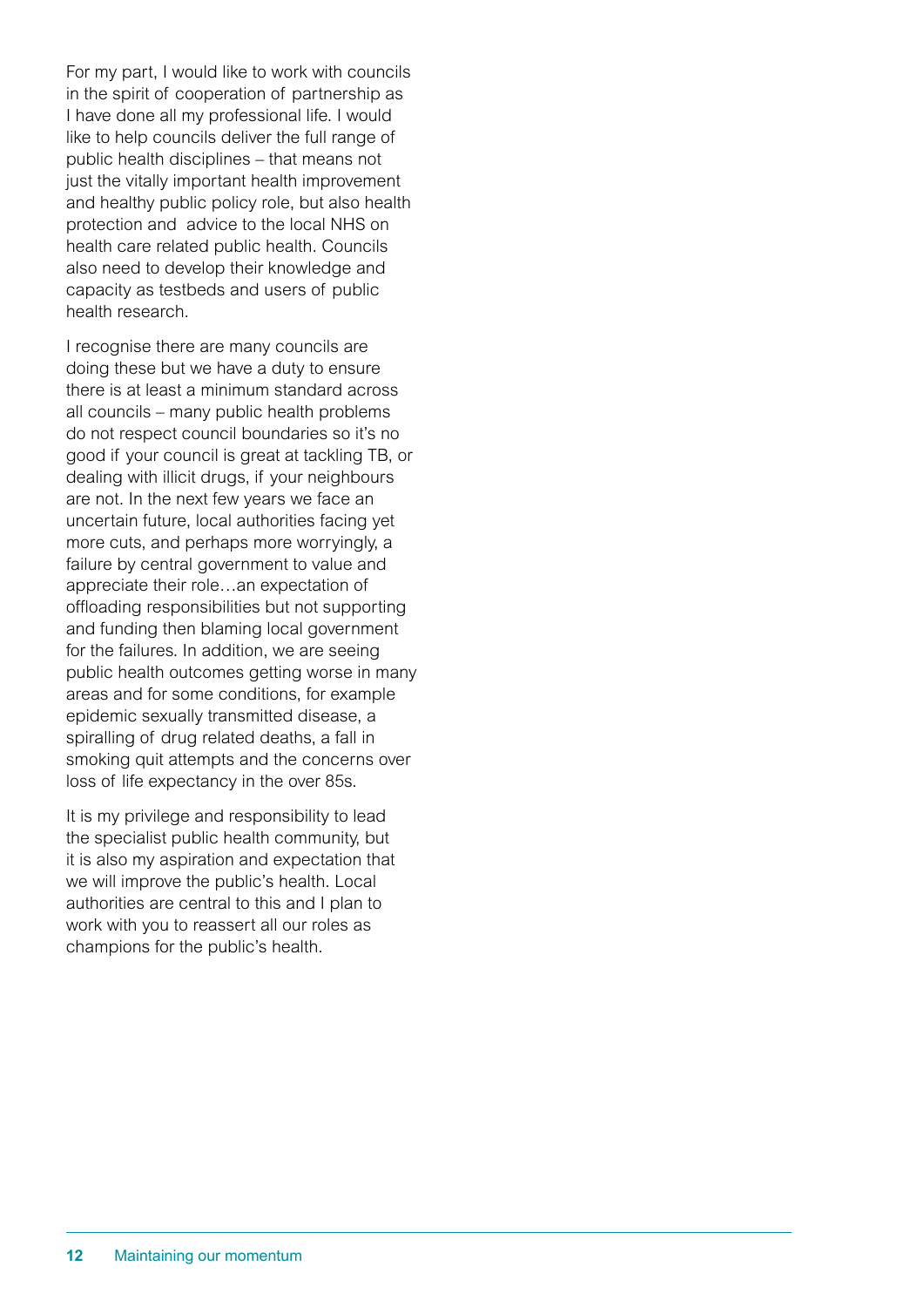# **Embedding improved health and wellbeing**



#### Shirley Cramer

Chief Executive, Royal Society of Public Health

As the old Chinese curse says, 'may you live in interesting times' and you can't help but think that 2017 falls well into the

category of 'interesting times' as trying to forecast the future is akin to taking a firm hold of jelly. Just when you feel some certainty, it seems to slip out of your grasp. However, we can assume that dealing with the fallout from Brexit will claim the time and energy of politicians on all sides in Westminster as well as those with a different agenda in the devolved nations. For public health it is vital that we continue to keep a UK perspective as the challenges for the public's health are aligned, even if the structures and politics that govern them, are not. We must also ensure that public health has a position on how to protect and improve health and wellbeing in any future trade and investment agreements.

The Health Select Committee report looking at how public health has fared in local authorities since 2013 has provided an important benchmark and is, at the very least, a good place to start when thinking about 2017. The good news is that there was a clear consensus from all stakeholders giving or submitting evidence to the committee, that making the public's health the responsibility of local authorities was the right thing to do. It was encouraging too that there were so many great examples of effective and innovative public health interventions in communities across the country despite the disinvestment in funding and the very concerning cuts in core services.

I heard Dr Tim Ferris from Massachusetts General Hospital talking about how they had effected transformation in his hospital and health system and he was very clear that if you want to develop new ways of operating and effect positive change, you need to 'invest to save'. He showed that by taking a small amount of money from the budget to do things differently (1 per cent) they were able build a more effective system that has provided significant savings. A major challenge for all of us is to argue more persuasively that investing in prevention and doing things differently will not only be better for individuals and families but also will create substantial savings to our overloaded health and care system.

With the STPs, the vanguards and the focus on regional and localism, 2017 should see a greater and much-needed focus on community based support, prevention and tackling the social determinants of health. Strong public health and local authority leadership will be needed throughout the UK to ensure that bridging the health inequalities gap is a priority. Innovation should be allowed to flourish and our tolerance of risk should be increased as we need to understand what is going to work well and why.

This is the year that improving the health and wellbeing of our citizens should be the 'golden thread' running through the planning for the transition to the new funding regime for local authorities. Embedding improved health and wellbeing into the framework for spending and accountability in the new era of business rates retention will be critical for the future of the public's health as will ensuring that citizen wellbeing is included in all policies.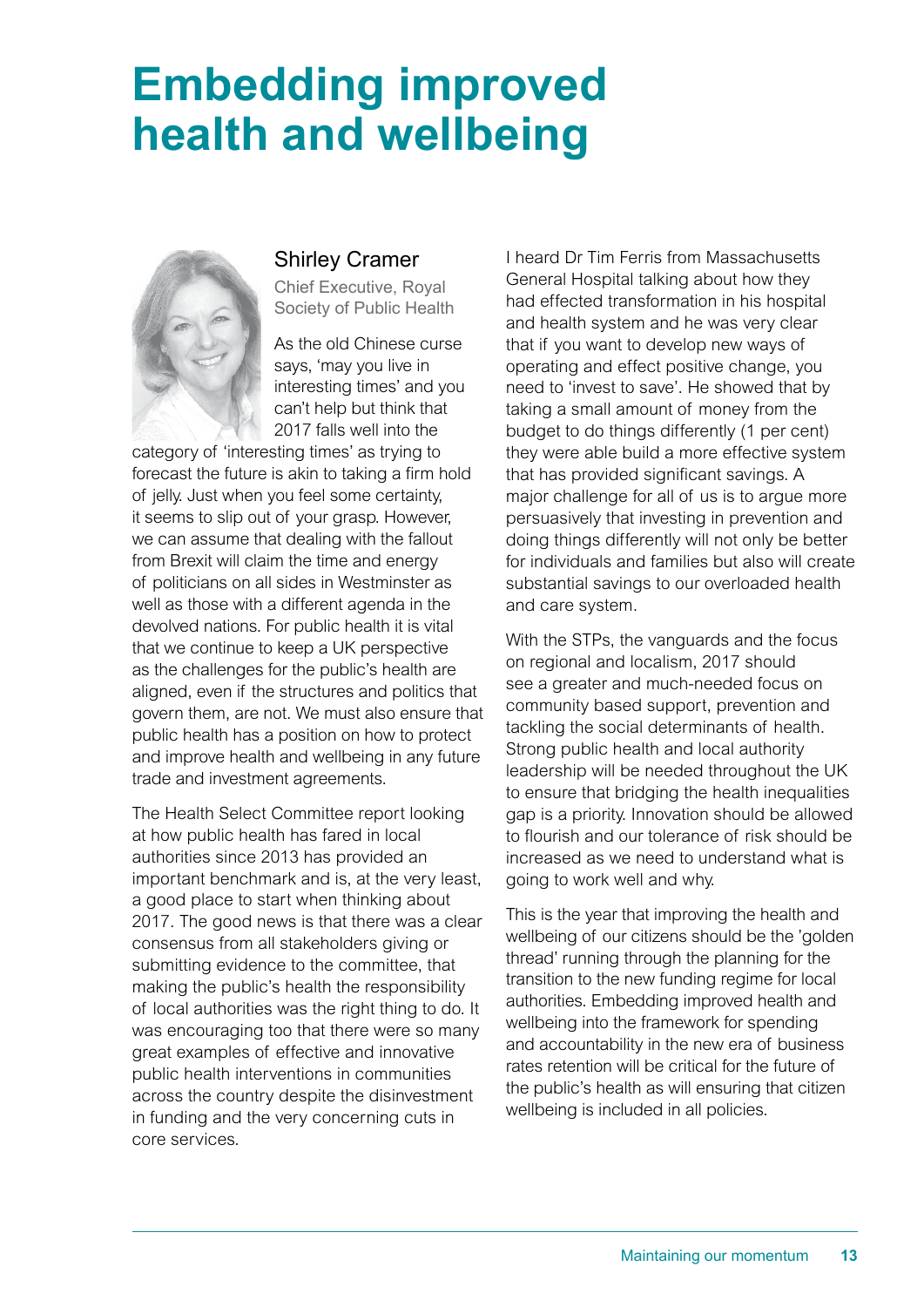During this year we will see the wider workforce for the public's health, those individuals who have the 'ability or opportunity to improve and protect health', mobilise to support their local communities. Firefighters, housing officers, leisure services, allied health professionals and pharmacy amongst many others, will join the prevention workforce with skills, increased confidence and enthusiasm.

We should be optimistic about the implementation of the sugar levy and the reformulation of high sugar products which could mean, at least, a halt to the increase in the prevalence of obesity, if not a fall in the next few years. The standardised packaging of cigarettes with their lurid images will continue the downward slide of tobacco sales as will the use of nicotine products to support quitting. Let us hope that 2017 is also the year that we act on climate change and air quality. The evidence is clear about the health risks and enacting small changes can make a big difference in the long run.

With all the challenges (and a few opportunities) that face us this year, there is no doubt that working together in a collaborative way to find solutions will give us the best results, so for the twitterati, #togetherwecan.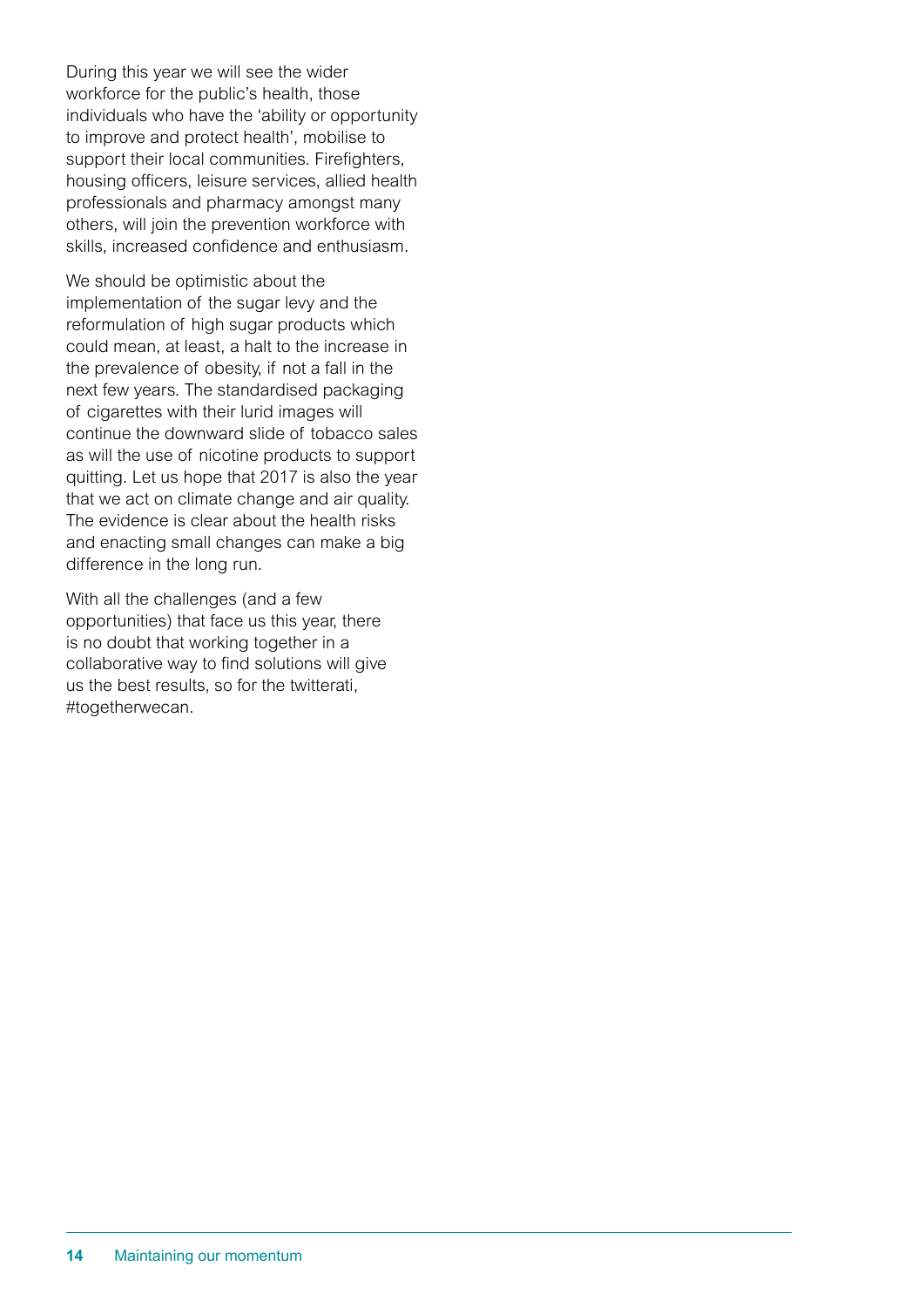# **Are we any closer to a mature public health system?**



#### David Buck Senior Fellow, The King's Fund

The title is a reprise of the essay I am revisiting from two years ago. Then the strapline was 'Moving towards a more mature

public health system'. Looking back, was my crystal ball clear or clouded? Well, some things I was excited about never happened, or simply fizzled out. For example, does anyone remember the damp squib of the health premium? But there have also been some big achievements, including the transfer of responsibilities and funding for younger children's health.

One of the things I was particularly looking forward to was seeing how councils would innovate on public health, especially. Another thing it is easy to forget was that around a third of areas received windfall gains from the reforms, up a fifth over two years against their local PCT spending baselines. Frankly, despite lots of reported innovation, including in the raft of LGA case study reports, I haven't seen a convincing analysis of how local areas turned this windfall into significant improvements in services or outcomes for citizens. Such an analysis is long overdue. This is doubly disappointing, given we are in a very different financial place and the practical evidence of how local public health teams have improved outcomes for the better will be needed as we head into a future where the Department of Health (DH) grant will be replaced by retained business rates.

In my view, there are strong arguments for retaining the grant, or at least aspects of it, and you can look on The King's Fund's website for the details on that. But the decision has been taken and the future of public health locally will increasingly rely on strong leaders for public health. That will need strong leadership from DsPH and I have been impressed by many who have already taken on the challenge of bending the curve on the whole of local government spend to maximise the population health impact, not relying on the grant alone.

But they need to be supported to do it, from the LGA and others, and we need to ensure that the welcome increase in transparency about spending and outcomes that came with the public health reforms is not lost with the shift to business rates. Transparency remains a necessary condition that has to underpin the local public health system. But it is not sufficient. As public health becomes more embedded in local government's everyday workings there needs to be a fundamental look at accountability. How do we define failure, as well as improvement and success, in a system that is more about outcomes than about specific services? Who gets to make those decisions, and who is accountable to who? These are questions I was left asking at the tail-end of my essay two years ago and I am no nearer to knowing the answers. On that score, at least, we still have a long way to go to a mature public health system.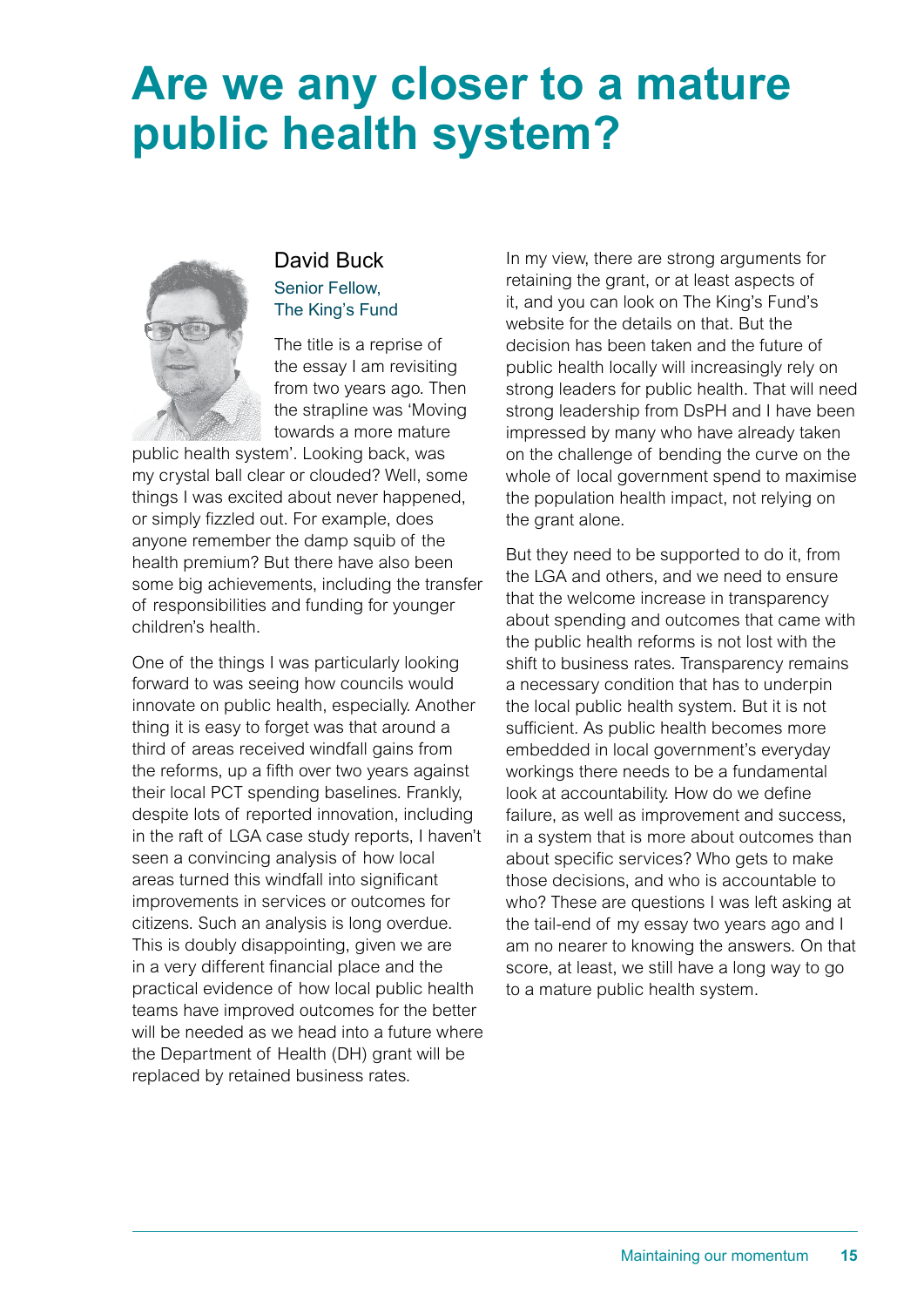## **A provider perspective: what's been happening to sexual health and HIV?**



#### Professor Jane Anderson Director of the Centre for the Study of Sexual Health and HIV, Homerton **Hospital**

The transfer of responsibility for public

health, and with it for sexual health, to local government ushered in a period of unprecedented change. HIV, sexual and reproductive health which are inextricably intertwined now have multiple commissioners and providers throughout the pathway, often with differing strategic approaches, accountability mechanisms, and cultures. It's been confusing – a lack of clarity about responsibilities was exemplified by recent arguments over NHS England's ability to commission HIV pre-exposure prophylaxis (PrEP), a point eventually decided by the courts. In some areas competitive tendering has hindered commissioner-provider dialogue and providers who were previously collaborators have found themselves in competition. Dealing with the consequences of the new arrangements has been demanding for everyone involved.

And challenges to good sexual health continue. Changing health behaviours, sexualised drug use and increasing rates of antibiotic resistance need new approaches. New HIV infections continue as does HIV associated stigma. Meeting the increasingly complex needs of growing numbers of people with HIV, particularly those who are ageing, is ever more important. And all this is taking place against a backcloth of cuts in public health funding and more widespread financial austerity.

In today's climate of scarce and dwindling resources we need to implement what we know works, maximise existing strengths and explore new ways to do more for less. Things that work include sex and relationships education – something that is not yet available to every child in every school. Easy access to condoms reduces STIs and HIV. Putting NICE HIV testing guidelines into practice will reduce late and undiagnosed HIV infection. Prevention interventions including antiretroviral drugs and behaviour change will make the difference for those who are HIV negative. There is a wealth of expertise amongst clinicians and service providers that is yet to be fully harnessed. Using online methods to deliver diagnostic tests is proving to be a success.

None of this is easy in a landscape of fragmented commissioning and organisational change, and is made even tougher when investment in one part of the system delivers savings elsewhere. Success requires whole system approaches in which commissioners, providers and service users work together develop joined up, strategically aligned plans to meet population needs. This could be a good fit with STPs as potential vehicles for joining up the system. However so far there is little evidence that sexual health and HIV are being included in plans. Sharing learning of what works across the country is immensely helpful for commissioners and service providers alike.

And the rewards for getting it right? Good sexual health is far more than the absence of ill health – it is a marker of healthy, equitable and productive communities. Paying attention to sexual health is one of the most effective ways to enhance the physical and emotional wellbeing of individuals, families, and society.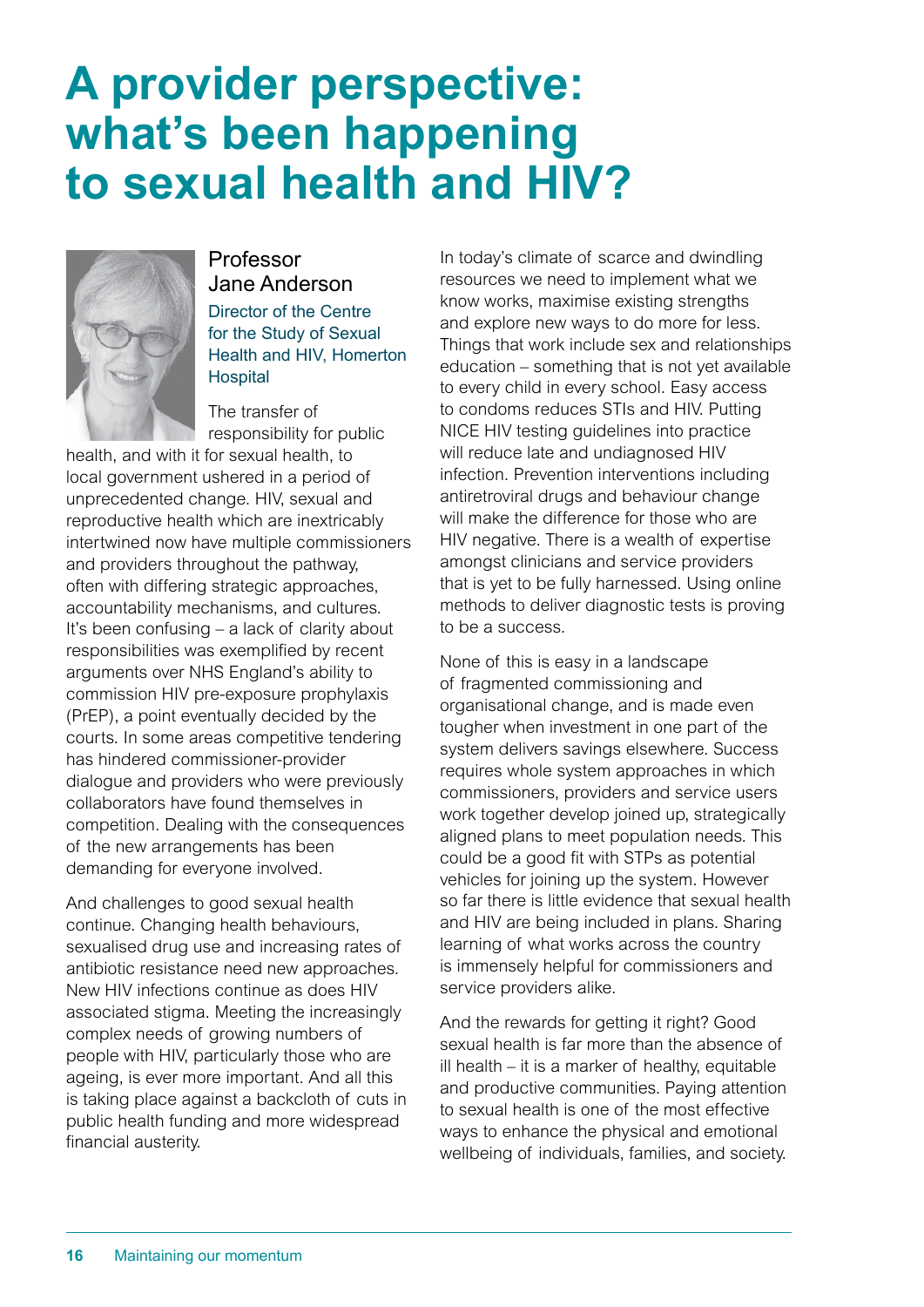# **Decisions about the future are made today**



#### Paul Lincoln Chief Executive, UK Health Forum

It was right to transfer the NHS's public health functions to local government but clearly very unfortunate timing

given that local authorities have been subject to unsustainable budget reductions and economic restrictions.

Local government is unarguably uniquely placed and able to positively tackle the wider determinants of health and wellbeing at local level in ways that the NHS could never undertake.

The NHS and local authorities face major funding crises. The prognosis will only worsen unless there is a radical strategic upgrade in public health and social care. Public health interventions can massively reduce and shape avoidable demands on health and social care. The latest Office of Budget Responsibility fiscal sustainability reports on the NHS are grim reading. Unfortunately, their analysis of the future scenarios does not factor in the very high return on investment analyses that many public health interventions can yield.

There are new challenges to the public's health such as air pollution that were foreseen but ignored or kicked into the 'deal with in the future' box. The failure to address these issues early on and at source will cost many lives and is at great economic cost to individuals and the state. Often the most cost effective public health solutions are at little or no cost to the State but challenge the status quo or vested and ideological interests.

The specialist expert public health workforce is fundamental to informing decisions about the future that need to be made today and not left to the future. Their knowledge on the social, economic and environmental causes of ill health and health and wellbeing should be a component part of the assessment of everything the local authority does and plans to do. Without that catalytic workforce the health of the population and future generations is at risk. This workforce needs to act at a system changing level and have the analytical capabilities to inform local political and executive leadership.

The reality is that most public health challenges are created by human actions or inaction. Public health is uniquely placed to unite and add real value to what the local authority does and is key to sustainable development and prosperity.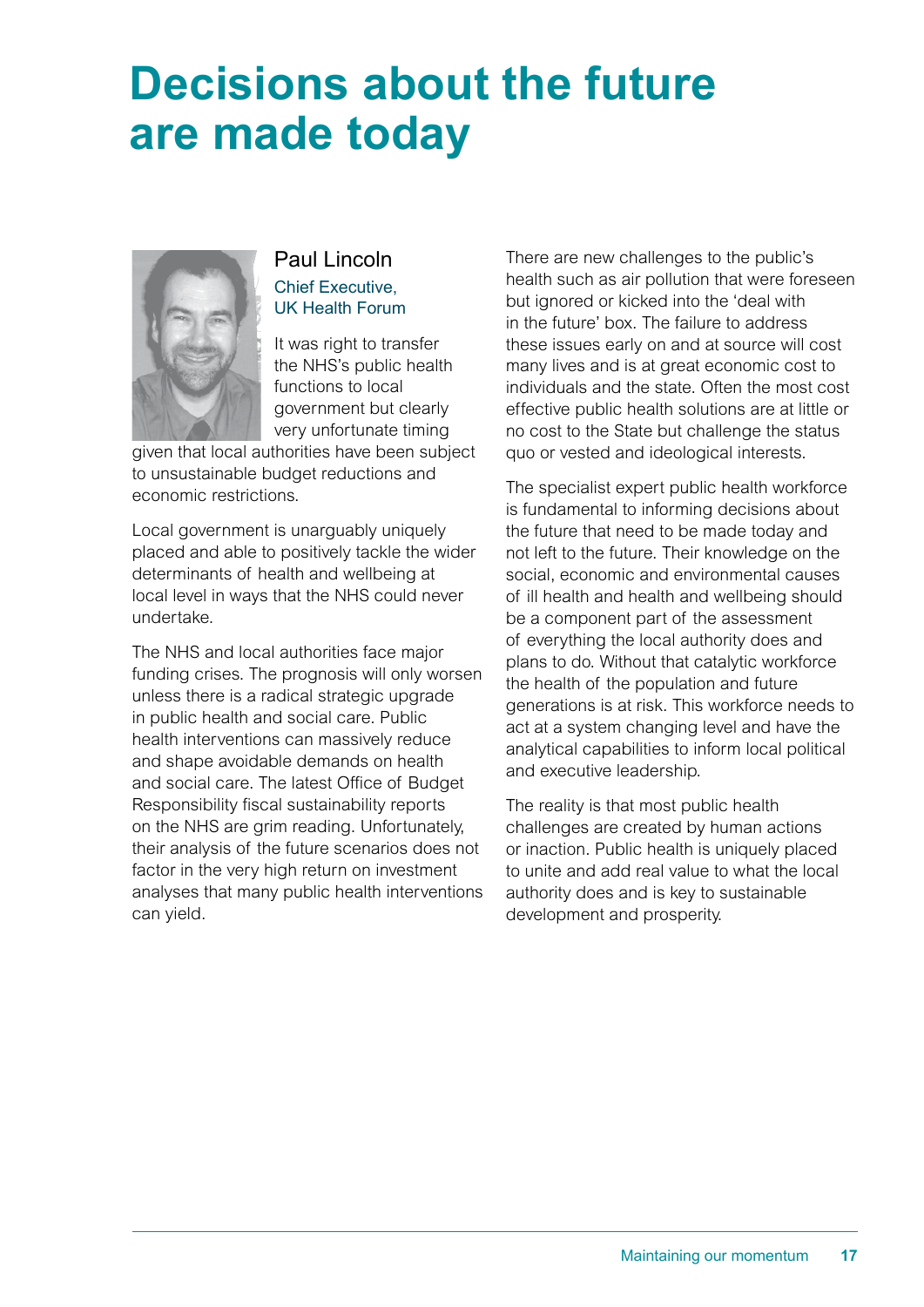# **The country faces a rising tide of need**



#### **Councillor** Richard Kemp Vice Chair, LGA Community Wellbeing Board

As we mark four years since public health transferred back to local

government, there can be no doubt that cuts to local government have hit hard at everything that a council does, never mind the specific and substantial cuts to public health.

In general terms, I have always thought that everything that a council does contributes to good or bad public health outcomes. We provide parks, libraries and community centres. We plan communities and transport to service them. All those services and facilities are vital in ensuring the physical and mental health of our communities. All of them are under threat with councils like my own in Liverpool effectively having a 50 per cent cut in our net budget.

On top of that we have had huge cuts in the public health budget since it came over to us. Imaginative and innovative as we are, we cannot provide the same level of service given cuts of this magnitude. This is at a time when the hospital based part of the NHS (which accounts for 90 per cent of the NHS budget) is absolutely stressed.

Accounts are legion of A&E trolley parks and delayed or cancelled operations. The demand goes out for more money for the NHS. Local government does not believe that that alone is the answer. The chief executive of NHS England agrees with us and suggests if he had more money he would put it into social care.

That is absolutely the right decision. Firstly, we need to stop people becoming ill. One in five children in Year 6 is obese. Most people will reach a retirement age of 68 with a disability. Sick days cost our economy £14 billion a year.

The country faces a rising tide of need, as people live longer but spend more of those years in ill-health, largely because of preventable chronic diseases. Surely the mark of a civilised society is to stop people becoming ill rather than just to make them better. It has been estimated that every £1 spent on public health saves £15 in the health service over the next few years.

Cuts in this budget are penny wise, pound foolish. Secondly, at the other end we have some hospital trusts where up to 30 per cent of beds are occupied by people with no clinical or medical need. We need to get them out of hospital either into their own home, which they would prefer, or into residential card homes on a medium or long-term basis. Local government is doing what it can. Proportionately it is spending more on social care and health than ever before. But given the scale both of the cuts and the increasing demand, especially from the frail elderly, means that we just cannot cope. As a sector at the LGA we work cross party and work for our communities as a whole.

When we ask for more money for the services that we provide this is not because we are undertaking some sort of 'grab for cash'. There is a general acceptance that by using the council as the principal mechanism for improving the health system in our communities there could be rapid and relatively cheap ways provided which would tackle the NHS' problems.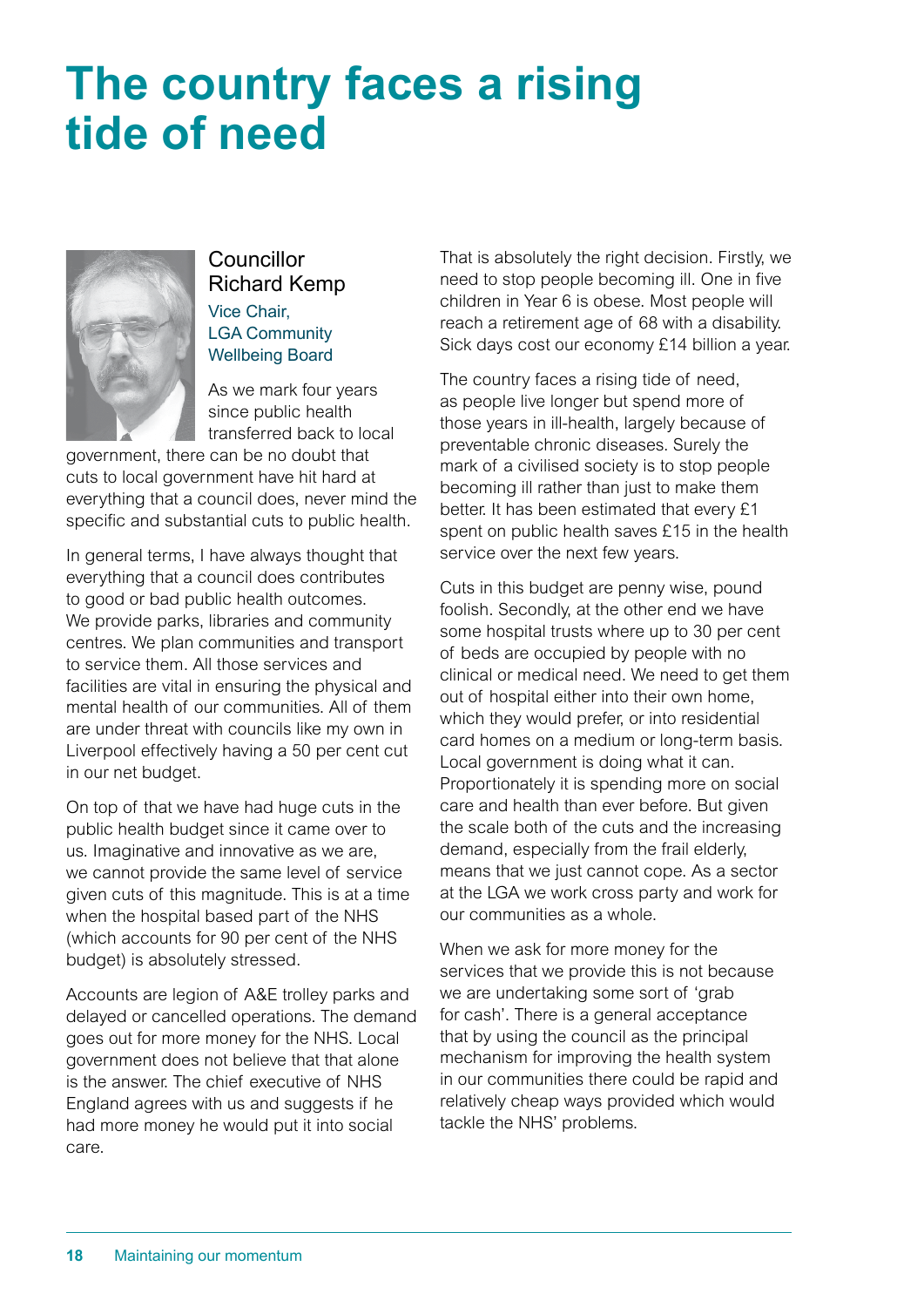We know our patches and their weaknesses and opportunities. We know who our key players are. We are responsible for the joint strategic needs assessments and for HWBs. We don't look after our own interests but seek to pull everything together in our communities. Give local government and our partners the resources we need and we can ensure that NHS stresses are dealt with and crucially people have a better life from birth to death as we give them more proactive intervention within the communities where they belong.